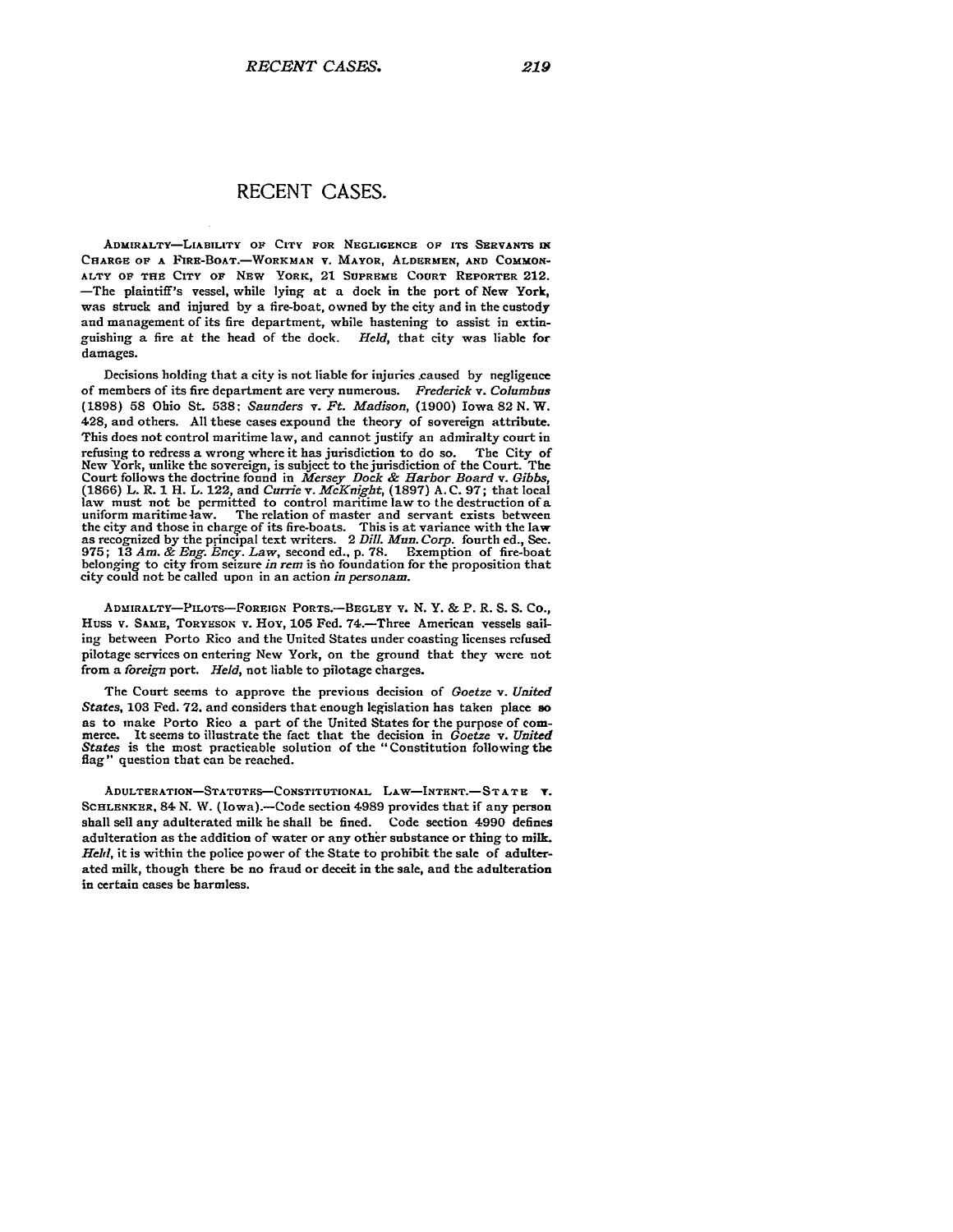The defense claimed that the provisions in Sec. 4990 of the code were in violation of the Fourteenth Amendment. The State by showing that adulteration laws were within the police power of the State conclusively proved that they were without the scope of the Constitution. *Railroad Co. v. Husen*, 95 **U.** S. 465, and *Barbier v. Connoly,* **113** U. **S.** 27.

BANKS AND BANKING-COLLECTION OF DRAFT-PAYMENT BY CHECK-PROTEST-LIABILITY **OF** BANK.-KERKHAM **V.** BANK **OF** AMERICA, **58 N. B. 753 (N.** Y.).-A bank receives from one of its depositors a draft for collection. The depositary sends the draft to the bank of the drawee, and receives a check in payment, which it credits to the account of the plaintiff. The check is afterward protested. *Held,* that the defendant bank has become a debtor and is liable as such to the plaintiff.

In this case it seems that there is but one legal conclusion possible, and that is that the defendant must be deemed to have intended to treat the draft as paid, and that intention was conclusively expressed when it entered the them as a credit to the plaintiff. The question of that intention was purely one<br>of law (Clark v. Bank, 2 N. Y. 380) and within the rule as laid down in<br>Whiting v. Bank, 77 N. Y. 363.

CARRIERS--NEGLIGENcs-RELEASE.-JEFFREYS **V. SOUTHERN Ry.** Co., **37 S. E.** Rep. (N. C.) 515.—An instrument which begins by setting forth a claim for personal injury and releases such claim, "set forth above," in consideration of \$40, and concludes with the provision that this release shall apply to all other claims for injury as well, is inoperative as to another prior injury. The court here *held* the concluding provision failed for want of consideration.

The case is in line with the principle stated in the third section on Limitations, 2 *Roll. Abri.* 409, which was denied by Lord Holt in *Knight v. Cole, 1* Show. **155,** but was approved by Lord Ellenborough in *Paylor v.Homersham,* 4M. & S. 426.

CONSTITUTIONAL LAW-INDICTMENT-GRAND JURy-EXCLUDNG NEGROES. **-COLLINS** V. **STATE,** 60 **S.** W. 42 (Tex.).-Appellant, a negro, moved to quash an indictment against him on the ground that negroes were intentionally excluded from the grand jury which indicted him. *Held,* that the refusal to quash the indictment was in violation of the Fourteenth Amendment of the Federal Constitution.

The Court reached its decision on the ground that even though the jury commissioners were not prejudiced against negroes, the mere fact that they grand juries, even though a large number were qualified, was an intent to exclude and therefore a violation of rights granted them by the Fourteenth Amendment of the Federal Constitution. *Carter* v. *Texas, 177* W. **S.** 442.

CONTRACTS **IN** RESTRAINT **OF TRADE.-CUMMINS** v. BLUESTONE AssocA-**TioN, 58 N. E.** Rep. **525 (N.** Y.).-A contract between the producers of ninety **per** cent of the bluestone put upon the New York market, whereby the price is to be fixed **by** the Association, is void notwithstanding its object is to procure reasonable profits, and the prices charged are not excessive. Nor need the article be of prime necessity.

This illustrates the persistency with which the law visits the penalty of avoidance on contracts which deprive, even **by** possibility, the public of the ad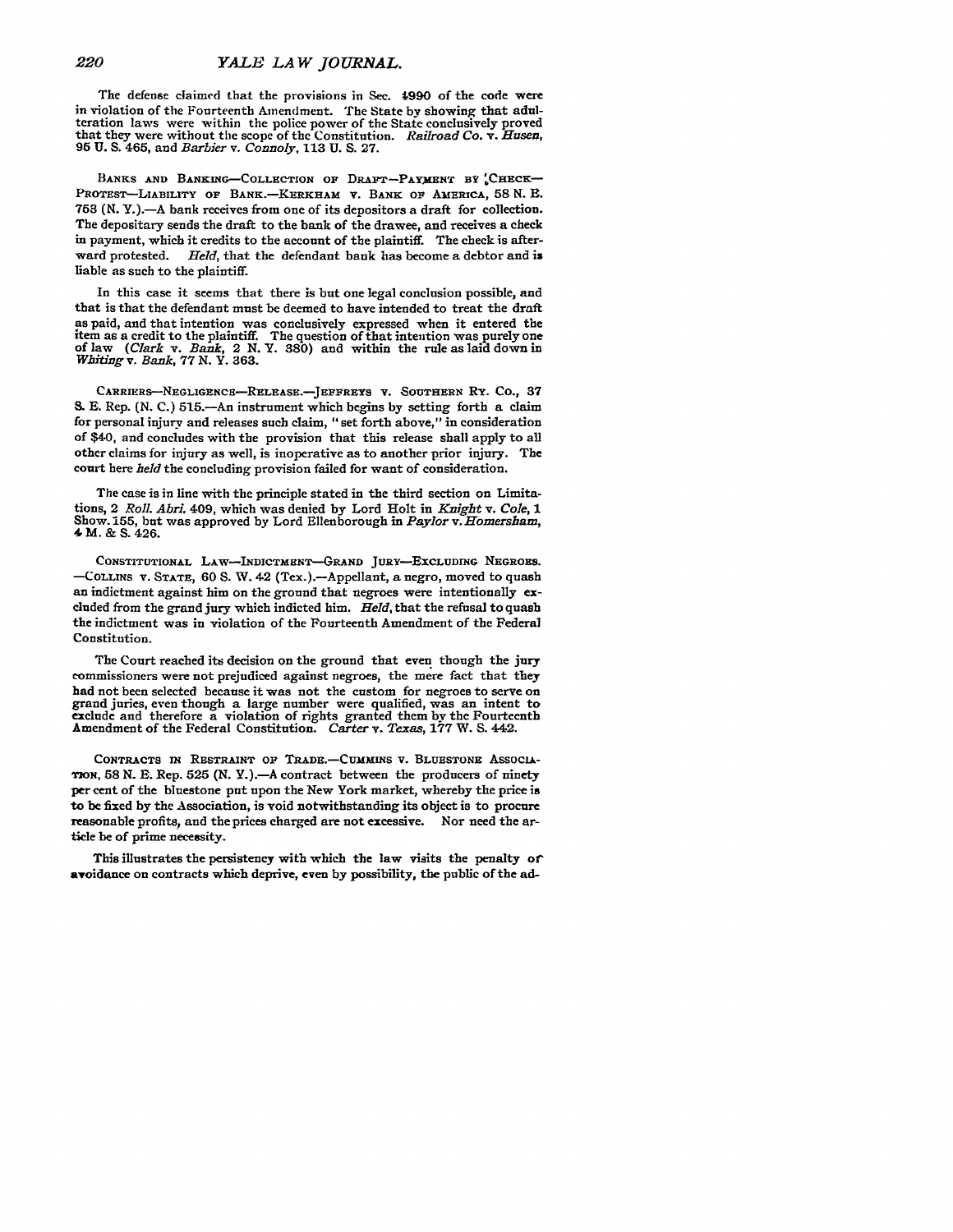vantages that flow rom free competition. *Vide, United States v. Freight Association,* **166 U. S.** 290-846; *United States v. Addystone Pipe Co.,* **175 U. S. 1,** and *People v. Sheldon,* **139 N.** Y. **251.** As a result such associations are rare, and trusts numerous. The soundness of the rule of law is now in process of an economical test.

CONTRIBUTORY NEGLIGENCE-RECKLESS **AND** WILLFUL **MISCONDUCT.- LLINOIS CENT.** R. Co. **v.** BROWN, **28** Son. Rep. (Miss.) 949.-Passenger riding on top of a car having no brakes applied, upon a down grade switch track, was injured **by** its colliding with a moving train upon the main track. *Held,* contributory negligence of plaintiff does not bar a recovery where defendant has been guilty of gross, willful, or reckless misconduct.

This decision is in strict conformity with the decisions in *Mettlestadt v. Ninth Ave. R. R. Co.,* **32** How. Pr. Super. Ct. 482, and *Clairhorne v. K. & T. Ry. Co.,* **57 S.** W. Rep. **336.** For cases with opposite ruling, see *Chicago, etc. R. R. Co. v. Rielly,* 40 **11. App.** 416, and *Florida Southern R. R. Co. v. Hmst,* **30** Fla. **39.**

**ERROR TO STATE** COURT-RIGHT **TO** RAISE **CONSTITUTIONAL QUESTION.- TYLER V. JUDGES OF THE COURT OF REGISTRATION,** 21 Supreme Ct. **206.-The** Torrens Act of Massachusetts provided a land court of final jurisdiction. One Gould disputed the boundary of Tyler's land and brought the question before the land court for settlement. Tyler petitioned Massachusetts Supreme Court for writ of prohibition restraining land court from proceeding, and alleged unconstitutionality of Torrens Act. *Held,* Tyler had not sufficient interest in the litigation to draw in question the constitutionality of the act. Fuller, **C. J.,** Harlan, Brewer and Shiras, **JJ.,** dissenting.

The Massachusetts Court did not question Tyler's competency to be heard and determined the Federal question presented. This raises an interesting point whether the Supreme Court can decline to exercise its jurisdiction when all requisite elements are present, because of any supposed error on part of State court in entertaining the suit. The proper rule would seem to be that of *Wheeling and B. Bridge Co. v. Wheeling Bridge Co.*, 138 U. S. 287, and *Luxton v. North River Bridge Co.*, 147 U. S. 337, that the decision of the highest court of a State as to the finality of proceedings before it, is to be accepted in exercising appellate jurisdiction. Against the opinion that the Massachu-setts court erred in entertaining the suit, see *Weston v. Charleston,* 2 Pet. 449. where, on a similar state of facts, Chief Justice Marshall held a writ of error to be properly issued and reviewed the Federal question presented.

**ERROR TO STATE COURT-IMPAIRING OBLIGATION 0F CONTRACT-EXEMPTnXG** PROM TAXATION.--STEARNS **V. MINNESOTA** EX **REL.** MARE, 21 Supreme **Ct.** 73.-Lands lying in Minnesota were granted to that State **by** Congress for public purposes. **In 1865** the State Legislature granted said lands to companies to aid in construction of railroads, agreeing upon payment of three per cent on gross earnings of said companies, to exempt all their property from other taxation. In **1895** said lands were taxed and the three per cent tax also continued. *Held,* that the legislation of **1895** impaired the obligation of a contract.

This case differs from other cases that railroad aid legislation has produced in holding that a Legislature when acting for the State as trustee of public lands, has the freedom ofjudgment of a trustee; is not limited **by** the constitutional provisions regarding taxation, and may make an irrevocable contract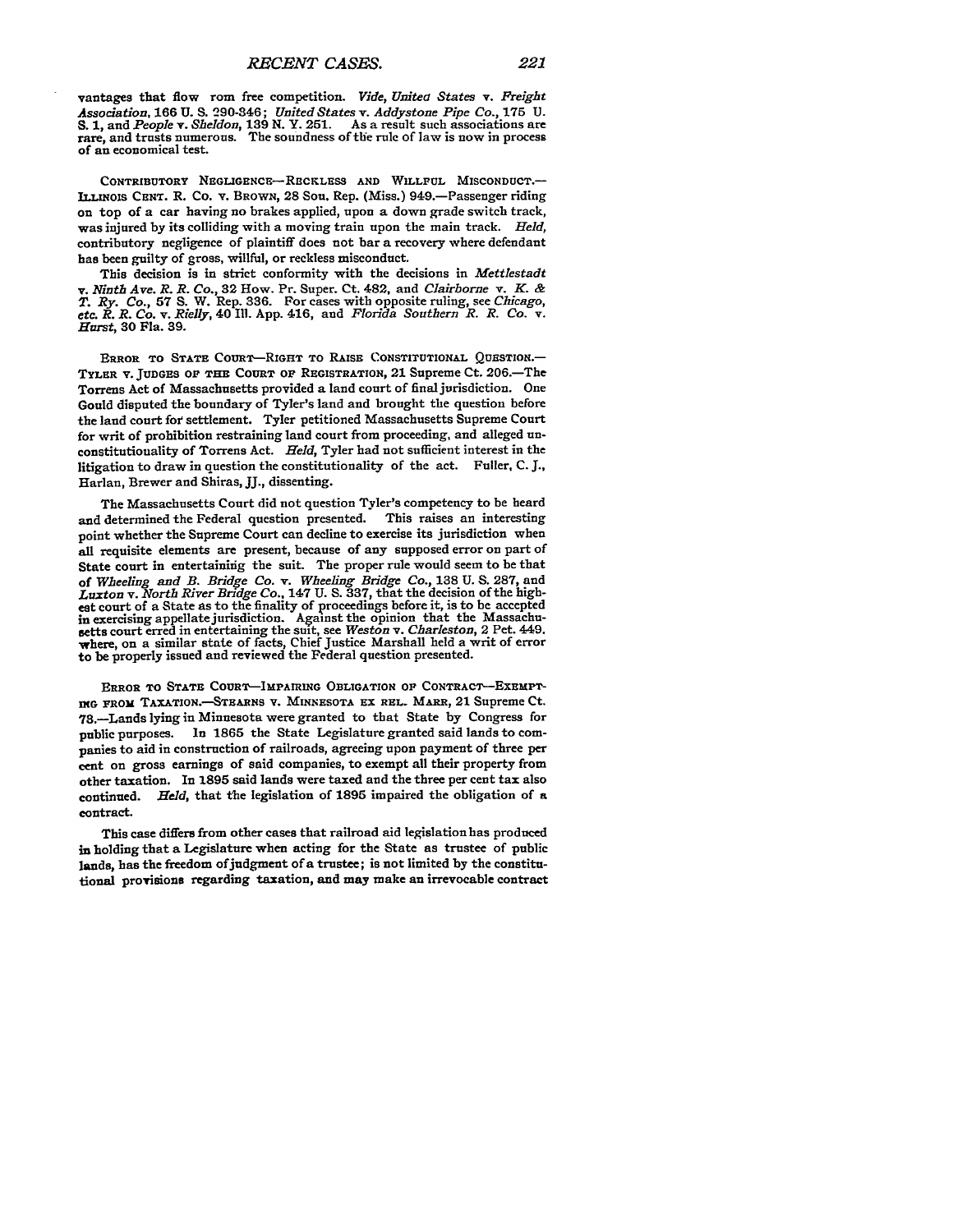## *YALE LA W JOURNAL.*

exempting such lands. Four justices dissent from this view and say that the Legislature must perform the trust "in accordance with the powers and under the restrictions imposed **by** the Constitution of the State."

EVIDENCE-RAILROADS--MASTER **AND SERVANT-NEGLIGENCE.- HASrE** V. ALABAMA **&** VICKSBURG Ry. Co., **28** Sou. Rep. 941 (Miss.).-In an action **by** an injured person against a railroad company for injuries sustained, the defendant company offered evidence of the general careful habits of the engineer, prior to the accident. *Held,* admissible.

This decision is at variance with the weight of American authority and goes further than any previous decision in admitting evidence of this kind. The distinction is to be carefully drawn as to the purpose for which such **evidence** is offered. In case of injury to a co-employee it is admissible for the purpose of showing that the defendant exercised the required degree of care in the selection of its employees, or for the purpose of showing that the defendant was culpably negligent. In this case, however, no such state of facts was inwas culpably negligent. In this case, however, no such state of facts was involved. Robinson v. R. R. Co., 7 Gray 92; City of Delphi v. Lowery, 74 Ind. 525. Contra, Elevator Co. v. Neal, 65 Ind. 438; Gahagan v. R. R. Co., **1** Allen **187;** *Peterson v. Adamson,* **67** Iowa **739, 16 E. D.** Smith's Rep. **271;** *Dunham v. Rackliffe,* **71** Me. 345.

**INSPECTION OF PARTY'S** PERSON-POWER **OF COURT.-STACK** v. **N.** Y., *N.* H. & H. R. R. Co., **58-N. B. 686** *(Mass.).-Held,* the power of a Court to order a party in a personal injury case to submit to inspection of his person in order to enable examiner to qualify as a witness, did not exist.

This decision follows the doctrine established in *Railroad Co. v. Botsford,* 141 **U. S. 250,** which is alsd followed in New York and Maryland; *MeQuigan* v. Railroad Co., 129 N. Y. 50; Penn. Co. v. Newmeyer, 129 Md. 401. The contrary rule is established in many States. See "The Power to Compel Physical Examination in Case of Injury to Person," 1 Yale Law Journal 57, where c

INSURANCE-ARBITRATION-CONDITION PRECEDENT-RIGHT TO SUE.-WES-TENHAVER, ET AL. V. GERMAN-AMERICAN INS. Co., 84 N. W. Rep. 717.-Plaintiffs held policy which made arbitration a condition precedent to right of action for loss. Arbitrators failed to agree upon an umpire and plaintiffs sued. *Held,* in the absence of bad faith on part of insurer plaintiffs must propose other arbitrators with view to agreement, and that they could not arbitrarily set aside the arbitration clause and sue.

It is a mooted question as to how far either must go in his efforts to secure appraisal where both are free from fraud. It has been said that no cause of action lies until some award is made **by** arbitration. *Canal Co. v. Penn. Coal* der such a contract the party wishing to sue must show that he has done all that **he** could have done to carry out the contract.

**INTERNAL** REVENUE **ACT-UNSTAMPED INSTRUMENTS-EVIDENCE IN STATE COURTS.-SMALL ET AL. V. SLOCUMB ET AL., 37 S. E.** 481 *(Ga.).-Held,* that the Internal Revenue Act of **1898,** declaring unstamped instruments inadmissible in evidence, is limited to Federal Courts only, and not to preclude admission of such instruments in an action in a State Court.

The Courts recognize the power of Congress to levy and **collect** taxes **by** requiring revenue stamps to be placed **upon** certain written instruments, and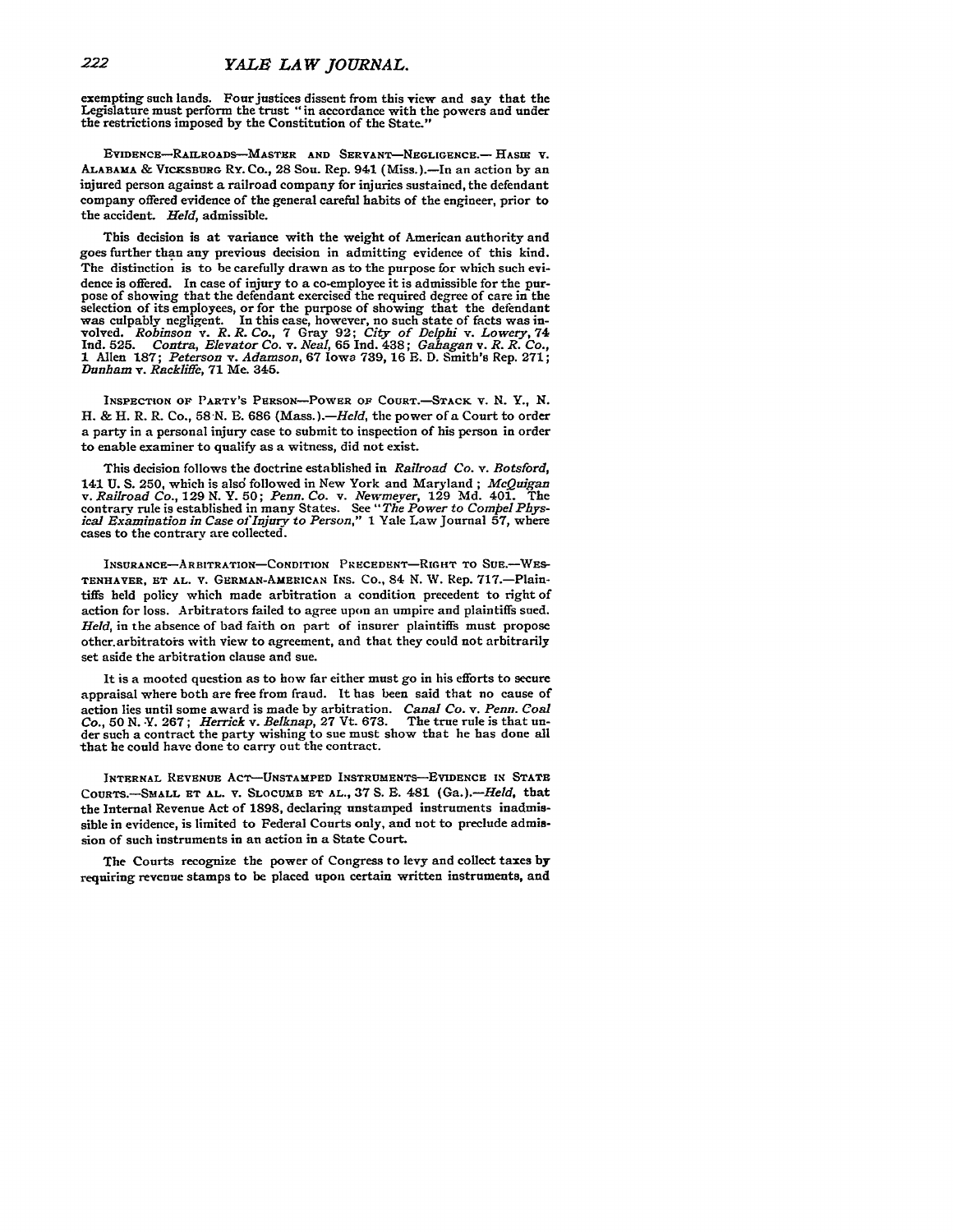the power to punish the failure or refusal to comply with that requirement, but the majority of the cases decided under the earlier acts, and all those decided under the act of 1898, in which the question has been expressly determined. hold, that the provision excluding unstamped instruments from evi-dence is inapplicable to the State Courts. *Carpenter v. Snelling,* 97 Mass. 452; *Griffin v. Rauney,* **35** Conn. 239: *Rockwell v. Hunt,* 40 Conn. 328; *Lynch v. Morse,* 97 Mass. 458; *Weltner v. Riggs,* 3 W. Va. 445; *Knox v. Rossi,* **57** Pac. **179.** *Contra, Turnpike Co. v. McNamara,* **72** Pa. St. **278.**

**JUROR-CRIMINAL LAW-COMPETENCY.**-STATE **V. MAXFIELD, 28 So. Rep.** 997 (La.).-Juror stated that **he** had talked with two witnesses whom **he** knew to be truthful men and that it would take strong evidence to alter the opinion lie had formed, but stated further that he had no fixed opinion and his mind was in such condition that if accepted he would render verdict according to law and evidence. Held, competent juror.

This seems to be held in Louisiana decisions (45 La. 979; 35 La. 357), but almost without exception the contrary is held in the remaining States.

LOBBYING CONTRAcTs-PREsuMPTION **AS** TO LEGALITY.-DUNHAM v. **HAST-**INGS **PAVEMENT** Co., 67 N. Y. Sup. 632.-Plaintiff had contracted with the paving company to use all reasonable, honest and lawful efforts to secure for them the right to bid on paving contracts in New York city. *Held,* question of the legality of the contract was a question for the jury.

*Mills v. Mills,* 40 N. **Y.** 543, held that such a contract was void on its face as against public policy, but *Cheseborough v. Conner, 140* N.Y. **382,** held that such a contract was entitled to the presumption of legality, and that it was a question for the jury.

MUNICIPAL CORPORATIONs-BILL-BOARDs-AuTHORITY **OF COUNCIL-CON-STITUTIONAL** LAW-STATUTEs-RESTRAINT **OF** TRADE.-CITY **OF** ROCHESTER V. WEST, **58 N. E. 673 (N.** Y.).-City of Rochester was authorized by statute to license and regulate bill-posters and sign advertising. Acting under such authority, an ordinance was passed prohibiting the erection of bill-boards exceeding six feet in height without permission by the council. *Held,* the statute authorizing the ordinance is within the police power of the legislature and the ordinance is not unreasonable or an undue restraint of a lawful trade or business, or of the lawful tise of private property, being intended to provide for the *safety* of the community.

Similar ordinances exist in Chicago and San Francisco, and since the rendering of this decision a bill has been entered in the New York legislature which prevents the erection of fences for advertising purposes more than four feet high on a building or ten feet high on the ground. This is to apply to Manhigh on a building or ten feet high on the ground. This is to apply to Manhattan, Brooklyn and the Bronx. This, however, seems to be the first case to decide that such an ordinance is within the police power of the State.

NoN-NAVIGABLE STREAMS-RIGHTS **OF** RIPARIAN **OWNERS-FISHERIES-OB-STRUCTION OF STREA.-GRIFFiTH ET UX V. HOLMAN, 63** Pac. (Wash.) **239.-** The owners of land on both sides of a shallow river, used only **by** persons fishing for pleasure from small rowboats, stretched a wire fence across the stream. Defendant, while in a rowboat, cut the wire and took trout from river. *Held,* that river was non-navigable, that plaintiffs **had** a right to maintain fence and that they had exclusive right of fisheries in waters flowing over their land.

This case is **in** accord with decisions of a majority of the States, that such rivers only are navigable as are susceptible of being used as highways for com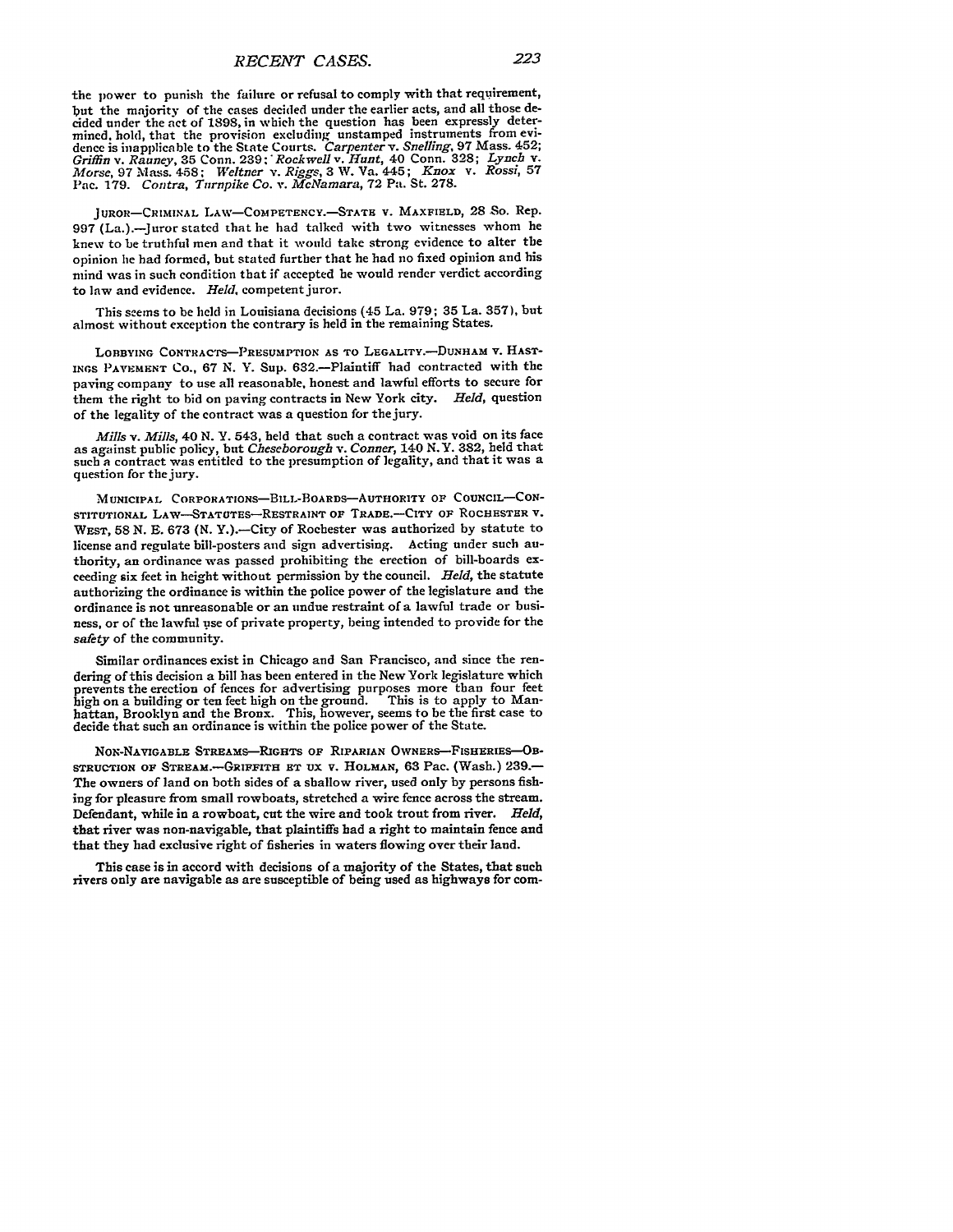merce. Burroughs v. Whitman, 59 Mich. 279; The Daniel Ball, 10 Wall. 557. Though in Massachusetts, rivers used for pleasure boating are held navigable. Attorney-General v. Wood, 108 Mass. 436. Many decisions uphold the rig is much *dicta* to support such a decision. *Groat et al* v. *Moak,* 94 **N.** Y. **128.**

PUBLIC WATER-PUBLIC USE-CUTTING ICE-INJUNCTION.-SANBORN V. PEOPLE'S ICE Co., 84 N. W. 641 (Minn.).-Defendant cut ice for sale from public waters, White Bear Lake. Plaintiff, a riparian proprietor, claimed special damages from consequent lowering of level and brought action to restrain defendant. *Held,* cutting ice for commercial purposes is not a common right. Lovely and Brown, **JJ..** dissenting.

**The** Court, in granting the injunction, undertakes to distinguish taking ice for domestic use from taking for sale, and holds that had the injury complained **qf** resulted from taking ice for domestic purposes, no cause of action would have arisen. None of the authorities make any such distinction, and the injustice which would result is apparent. *Lamprey v. State*, 52 Minn. 181; *Ice Co.*<br>The version of the same state and the injustice which would resu dissenting judges well say, "if the right to take ice is a public right, as con-<br>ceded, this Court has no authority to say how much or how little any person<br>can take for the public use."

RAILROADS -ACCIDENT **AT CROSSING- GATES- FLAGMAN-** CONTRIBUTORY **NEGLIGENCE.-WOEHRLE** v. MINN. TRANSFER Co., 84 **N.** W. **791** (Minn.).- The plaintiff, while crossing in a wagon defendant's railway track on a public highway, was injured **by** defendant's engine. The plaintiff, relying in great measure on the absence of defendant's flagman, who was accustomed to be in sight when trains approached, did not stop and listen. *Held,* reversing the decision of the trial court, that the per se rule in cases of failure to stop, look and listen did not apply. Lewis and Collins, II, dissenting.

According to some authorities, if the customary flagman is absent, a traveler is guilty of contributory negligence as a matter of law, unless he looks or uses ordinary precautions. *Lake Shore & M. S. R.R. Co. v. Franz,* **127** Penn. **297;** *Tyler v. R.R. Co.,* **157** Mass. **336;** *Dundon v. R.R. Co.,* **67** Conn. **266.** But the rule that a traveler must stop, look and listen is relaxed in cases where gates or a flagman, or both, are provided by the railroad, partial assurance<br>being given by the very fact of their being there. Hence, in these cases, not the<br>same degree of care need be taken. Gusling v. Sharp, 96 N. Y. 6 such circumstances, how much care is needed is a question for the jury.

**SURFACE WATER-RIGHT** OF **LANDOWNER-TRESPASS.-FORBELL v.** CITY **OF** NEW YORK, **58 N. B.** Rep. 644 **(N.** Y.).-A city, digging wells for mercan- tile purposes, so as to capture the percolations from a large surrounding area of land, and thereby lowering the underground water of adjacent land, is liable for damage done to crops on such land.

The right to percolations has been recognized **by** innumerable decisions on the ground that their source is unknown. In *Smith v, City of Brooklyn,* **<sup>18</sup>** App. Div. 340, the draining of a distant pond and brook by suction pumps<br>was actionable, the source of the percolation being evident. The Court in the<br>present case extends the application of this principle to the draining surface waters, inasmuch as defendant knew beforehand the effect of the wells on adjoining lands.